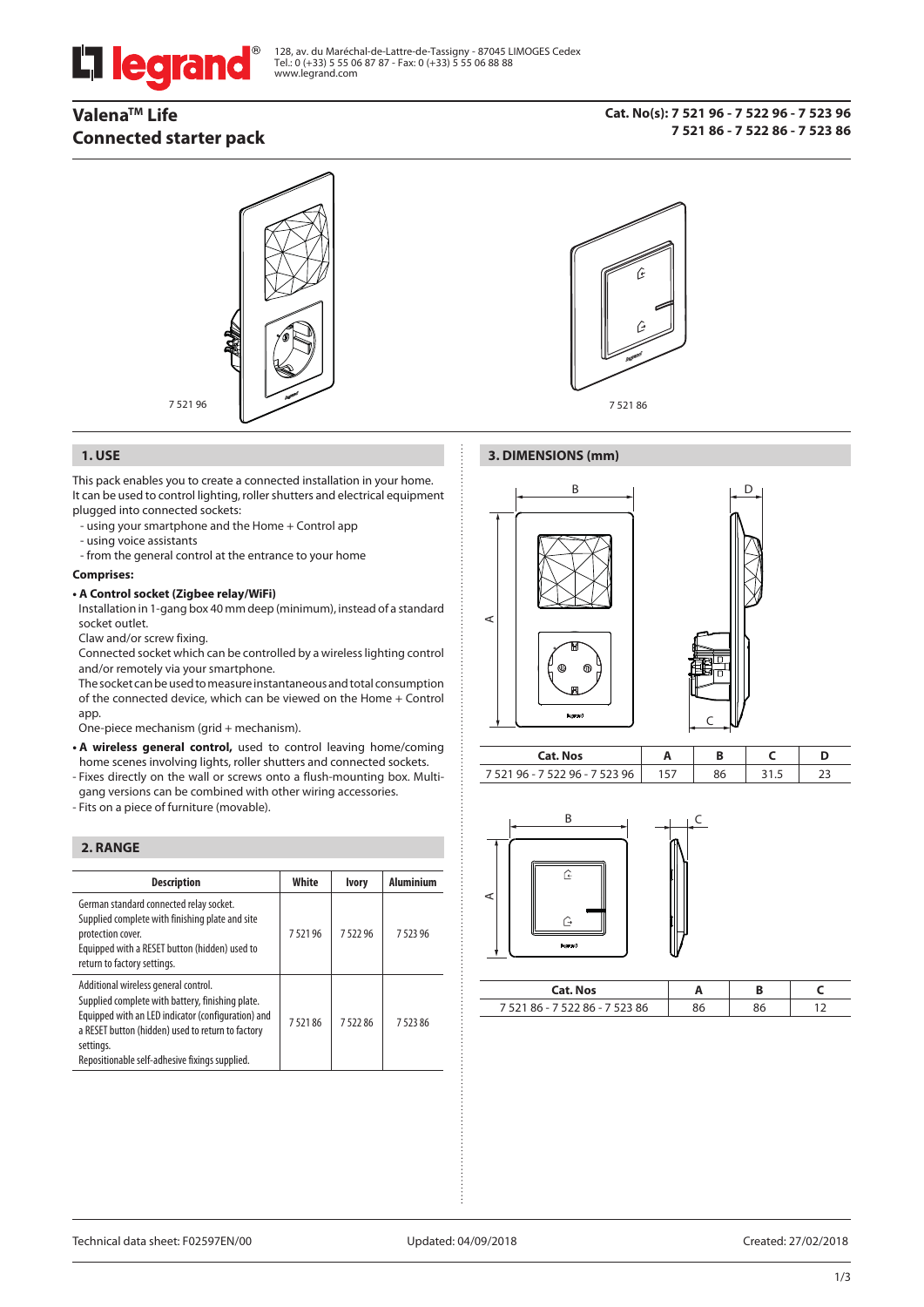



Arrival scenario when pressed at the top: By default, switches on the connected sockets. Can be customised with the Home  $+$  Control app.

LED indicator: - useful during installation - when pressed, burst flashes red if the battery power is low.

Leaving scenario when pressed at the bottom: By default, switches off all the lights in the installation  $\frac{1}{2}$ Can be customised with the Home  $+$  Control app.



RESET button used to return to factory settings.

**The starter pack is pre-paired at the factory. Never perform a factory RESET on the control socket and the wireless general control at the same time, as this may render them unusable.**

#### **5. CONNECTION**

#### **Control socket**

Terminal type: automatic Terminal capacity:  $2 \times 2.5$  mm<sup>2</sup> Stripping length: 11 mm

#### **6. TECHNICAL CHARACTERISTICS**

#### **6.1 Mechanical characteristics**

#### **Control socket:**

Protection against impacts: IK 04 Protection against solid bodies and/or liquids: IP 20 without cover plate and plate IP 40 assembled product

#### **General control:**

Protection against impacts: IK 02

Protection against solid bodies and/or liquids:

IP 20 without rocker plate and plate

IP 40 for assembled product

#### **6.2 Material characteristics of control socket**

| Colour       | <b>White RAL 9003</b> | Ivory RAL 1013 | <b>Aluminium</b> |
|--------------|-----------------------|----------------|------------------|
| <b>Plate</b> | ABS                   | ABS            | ABS              |
| Cover plate  | PC                    | PC             | P(               |

#### Sub-plate: PC

Mechanism casing: PC

Support: Fibreglass-reinforced (20 %) PC Grey RAL 7016

Halogen-free

UV resistant

Self-extinguishing:

850° C / 30 s for insulating parts holding live parts in place. 650° C / 30 s for the other insulating components.

#### **6.3 Material characteristics of general control**

| Colour        | White RAL 9003 | Ivory RAL 1013 | <b>Aluminium</b> |
|---------------|----------------|----------------|------------------|
| <b>Plate</b>  | ABS            | ABS            | ABS              |
| <b>Rocker</b> | ABS            | ABS            | ABS              |

#### Sub-plate: PC

Mechanism casing with grid: Fibreglass-reinforced (10 %) PC Halogen-free UV resistant

Self-extinguishing: 650° C / 30 s

#### **6.4 Electrical characteristics of control socket**

Voltage: 110/230 V~ Current: 16 A Power: 3680 W max. Frequency: 50/60 Hz Standby consumption: 0.1 mA

**WiFi technology** 2.4 GHz (13 channels) - IEEE 802.11 b/g/n

**ZigBee radio technology** frequency: 2.4 GHz to 2.4835 GHz Wireless mesh network, self-adaptive and secure (AES 128), conforming to standard IEEE 802.15.4 (LR-WPAN) Power level: < 100 mW Range: 200 m of unobstructed space 10 m recommended between products indoors

 **6.5 Electrical characteristics of general control**

Powered by a CR2032 - 3 V lithium battery (supplied) Battery life: 8 years for 10 activations a day

**ZigBee radio technology** frequency: 2.4 GHz to 2.4835 GHz Wireless mesh network, self-adaptive and secure (AES 128), conforming to standard IEEE 802.15.4 (LR-WPAN) Power level: REC 70-03 < 20 dBm

#### **6.6 Climate characteristics**

Storage temperature: 0° C to + 45° C Usage temperature:  $+5^{\circ}$  C to  $+45^{\circ}$  C